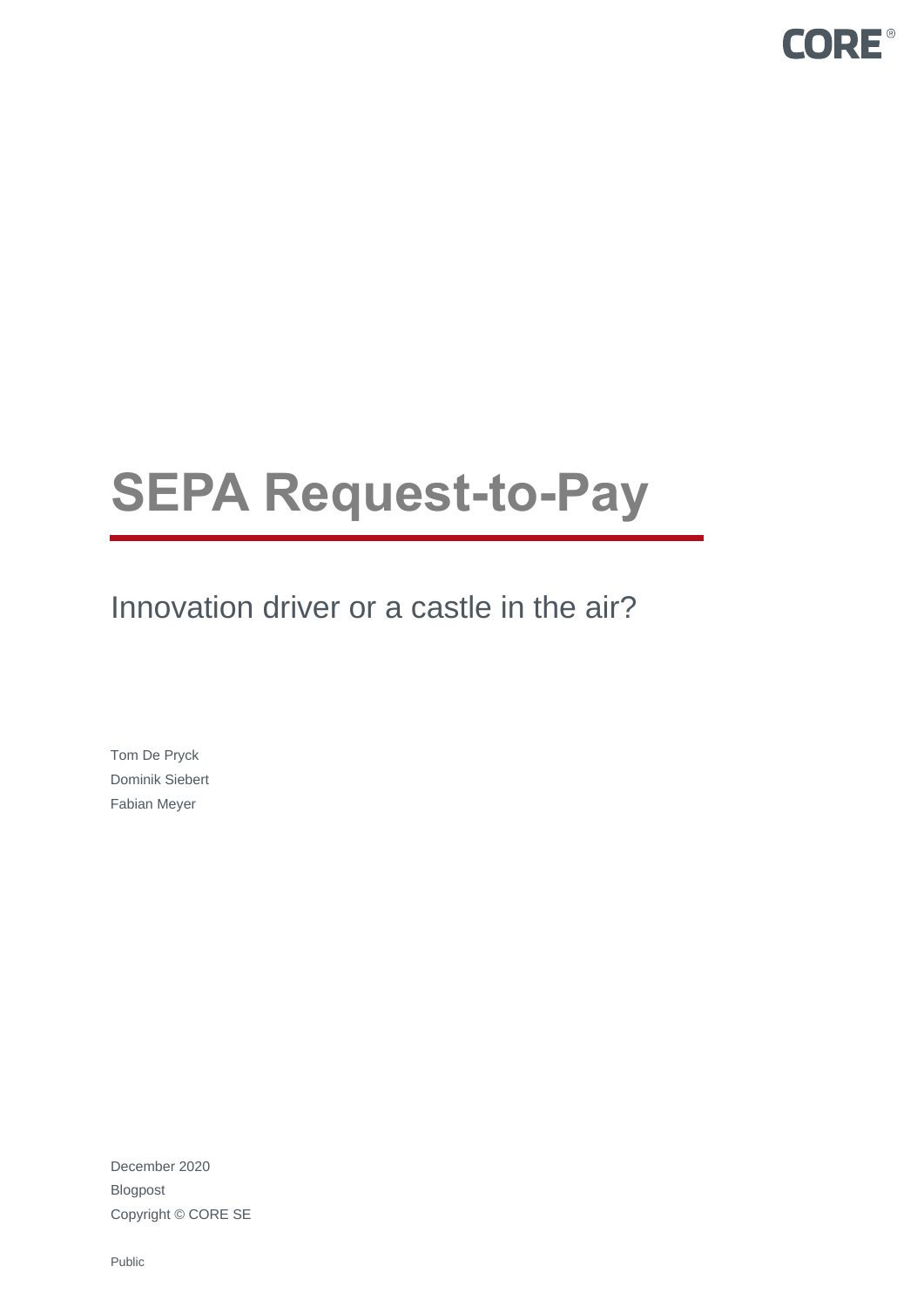# **Key facts**

- The growth of e-commerce and POS non-cash payments has accelerated significantly; in particular, established international card organizations and closed loop platforms have benefited from these developments
- Various attempts have already been made to establish alternatives for everyday payments in the SEPA area - so far, however, with limited success
- Outside the SEPA area, however, there are successful solutions enabling payments, initiated by the recipient requesting for conventional account-to-account transactions
- The European Payment Council (EPC) has recognized the relevance of such payment requests for the SEPA area as well, and has been coordinating the introduction of a framework and rules for Request-to-Pay (RTP) since 2018
- Embedded in an end-to-end payment instrument, RTP could offer advantages for end customers and merchants, as well as for banks, especially in terms of cost and convenience
- In addition to the classical chicken-egg dilemma, various other challenges can currently be identified that could case respective players to hesitate in product development; for example, unclear chargeback regulations or the currently limited market coverage of instant payments
- However, these challenges could dissipate in the short term, provided that the European Commission's measures proclaimed in the EU Retail Payment Strategy are implemented
- All in all, an RTP standard has a considerable potential to change the market power structure, even if sustainable success requires haste, since the competition is already actively shaping solutions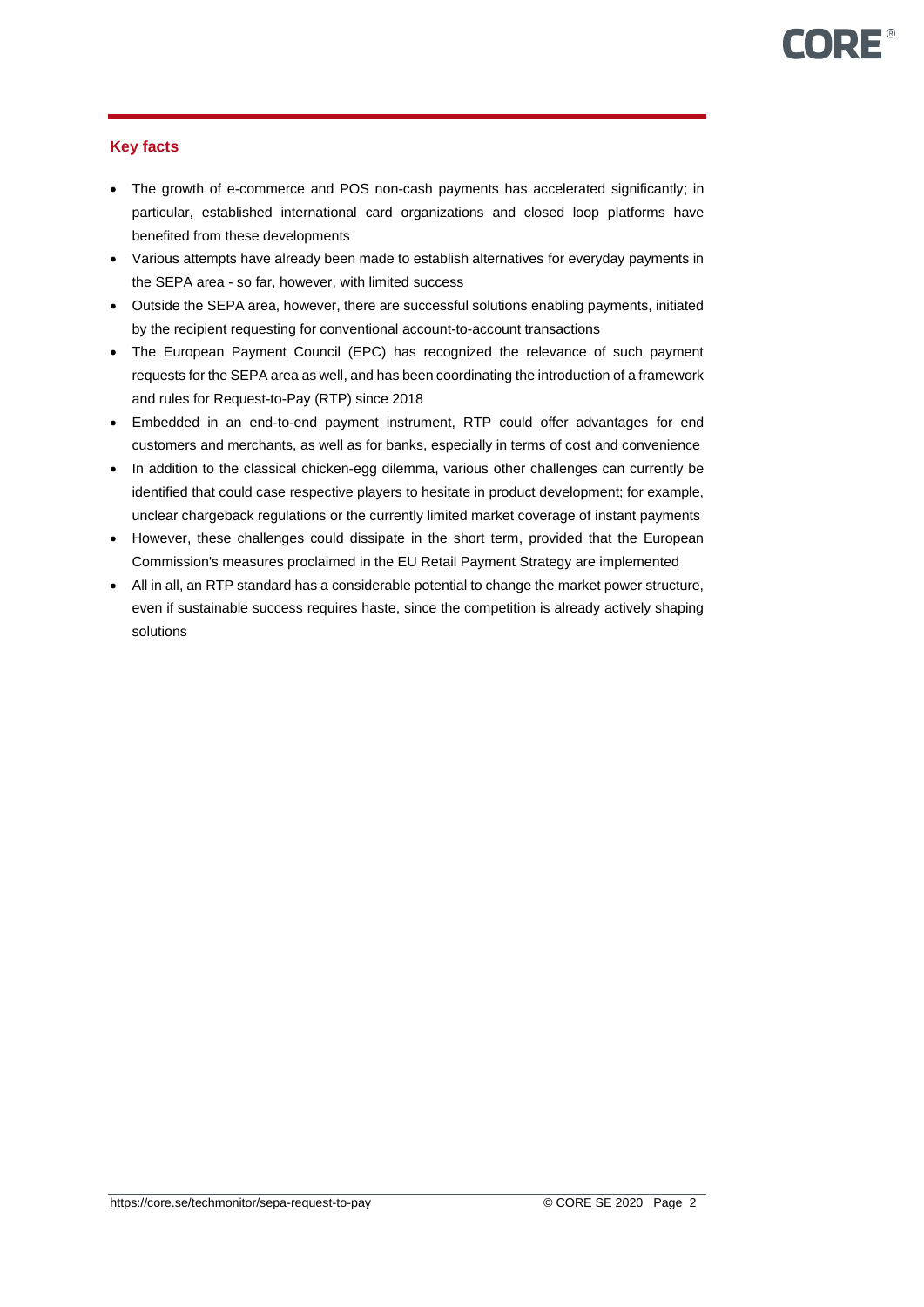# **1. Background**

The trend towards cashless payments is uninterrupted and will be further strengthened by the COVID-19 crisis. While 46.5% of retail sales in Germany were still conducted in cash in 2019, this figure is expected to be only 41.2% in 2020 - a significant reduction within one year, considering that the share of cash payments decreased only by 1.4% per year on average between 2009 and 2019. However, the increase in non-cash payments is not evenly distributed across the different payment instruments. While the share of SEPA direct debit, for example, has also declined (-3% from 2019 to 2020), the share of card payments has increased by 7.4% within one year to 49.6% in 2020. Although a large part of this increase is attributable to the Girocard, the international schemes can nevertheless be identified as major profiteer of this development. This is because even the Girocard depends on co-badging with international card organizations and more and more institutions in Germany are issuing a debit Mastercard or Visa Debit instead. The resulting dependency as well as the outflow of value creation and data in the strategic sector of payment traffic has already been analyzed in the paper ["The Retail Payments Strategy of the EU](https://core.se/techmonitor/the-retail-payments-strategy-of-the-eu-commission)  [Commission".](https://core.se/techmonitor/the-retail-payments-strategy-of-the-eu-commission)

Strong efforts have been made in recent years to strengthen the European payments market, e.g. by opening up competition in the payments industry to non-banks as part of the Second Payment Services Directive (PSD2) and by creating interoperability through the introduction of further SEPA standards (e.g. SEPA Proxy Lookup or SEPA Instant Credit Transfer). However, this does not seem to have had any significant impact on the shares of everyday payments at the POS or in e-commerce yet. For instance, only about 7.5% of all credit transfers in the SEPA area will be processed in real time in 2020, even though the SEPA Instant Credit Transfer Scheme has been active since the end of 2017.



Figure 1: Exemplary solutions offering payment requests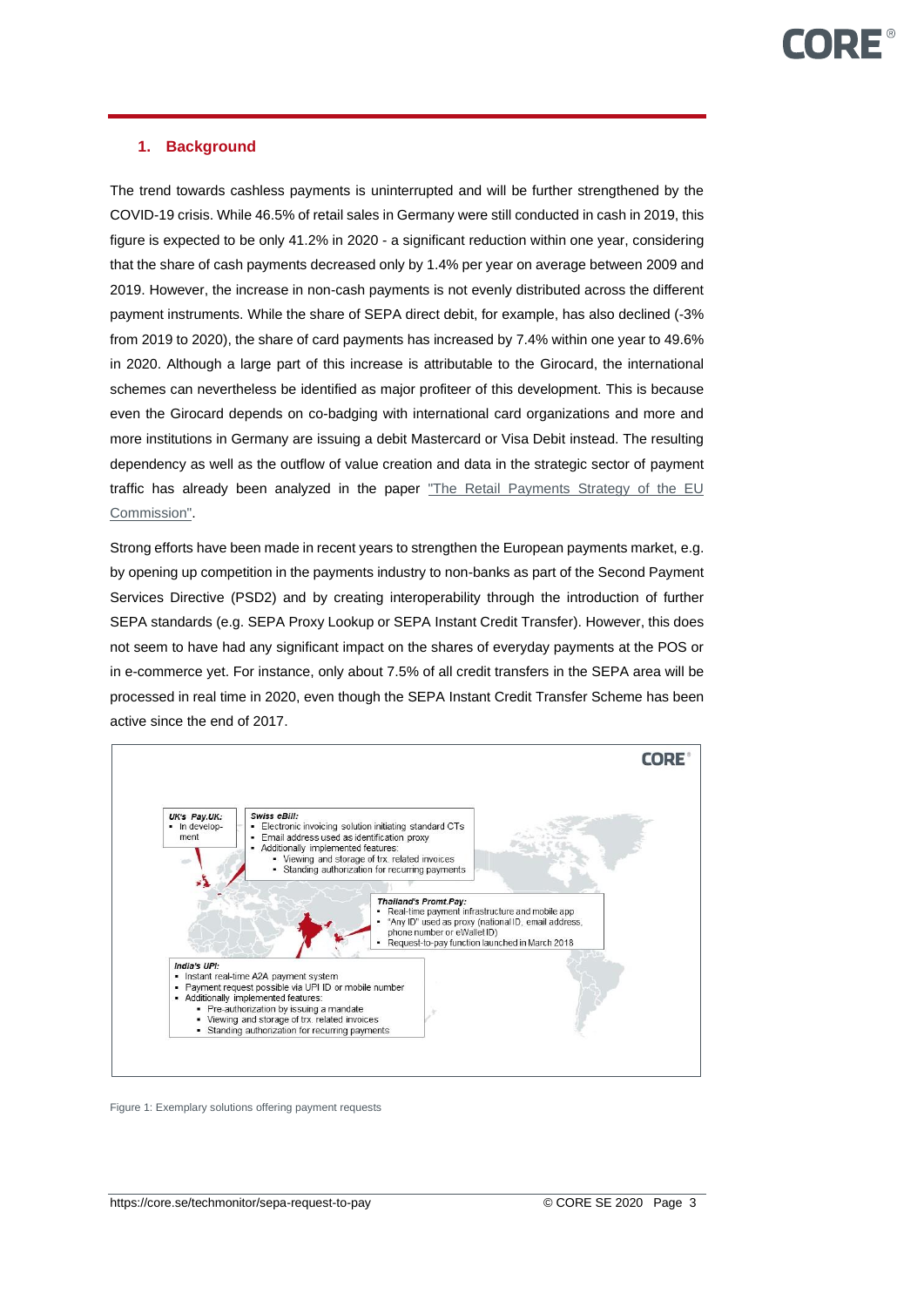However, examples from India and Thailand show that this is possible and advantageous for instant payments to gain traction in a market. Unlike the payment card system, where the merchant is essentially granted the right to receive a certain amount from the customer, India and Thailand have each launched real-time payment systems for interbank transactions enabling retail payment solutions. Based on this, the beneficiary (generally, but not exclusively the merchant) has the possibility to send payment requests to their payers (e.g. customers), through which the desired amount is transferred after confirmation by the payer. In India, banks connected to the Unified Payment Interface (UPI) launched in 2016 can use their own customer app for this purpose, or use third-party apps (e.g. Google Pay, WhatsApp Pay and many more). Thereby, approx. 2.2 billion transactions have been processed in November 2020 alone.

# **2. The RTP Scheme**

Request-to-Pay (RTP) is developing into a collective term for digital payment requests through which, after confirmation by the payer, a transfer is triggered on the basis of the data contained in the request. To foster the use of interbank transactions in the SEPA area and to offer customerfriendly use cases on this basis, the relevance of request-to-pay was recognized, and a working group was formed with the so-called multi-stakeholder group. With the publication of an RTP framework in November 2019, this group defined the solution space and concretized it with the publication of a set of rules in November 2020, whereby care was taken to address the broadest possible number of use cases (e.g. payments at the physical point of sale or in e-commerce). The RTP Scheme does not primarily pursue an economic interest, i.e. no license fees are due for its application. [Figure 2](#page-3-0) shows the simplified process flow and its main characteristics.



<span id="page-3-0"></span>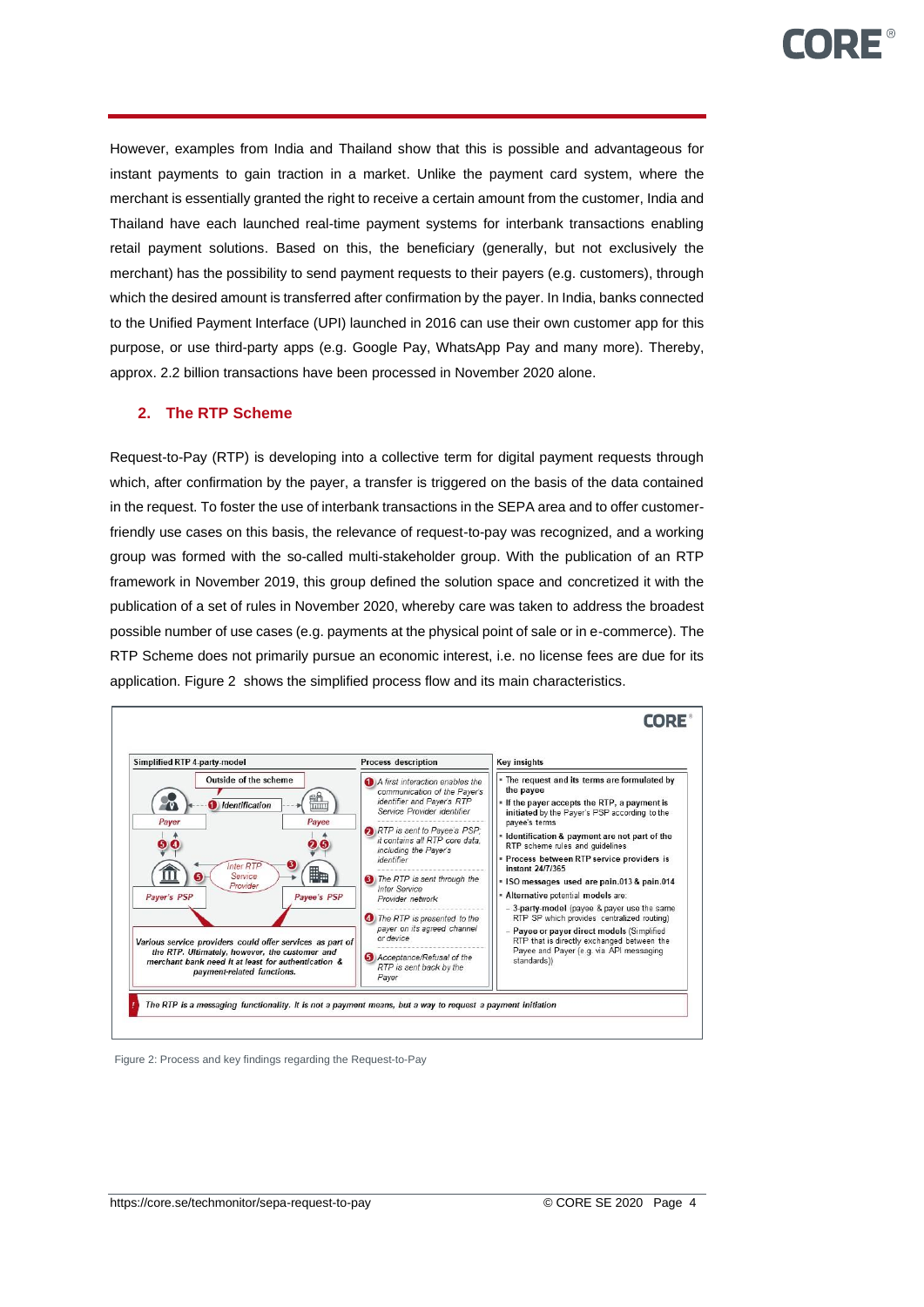During the identification process, it must be ensured that the beneficiary is given the reference of the payer (e.g. the IBAN or a proxy such as the email address or mobile phone number). The beneficiary then formulates their request, which contains mandatory data such as the amount, the expiry date of the request, the requested initiation date of the payment or the desired means of payment (e.g. SCT, SCT Inst., local CTs or high value payments). Furthermore, the beneficiary can fill in optional fields, for example to convey special payment conditions (e.g. the payer can be given the option to choose a higher or lower amount, for example to allow tipping the cab driver or payment of a reduced invoice amount due to item returns) or to attach documents (or their reference). This request is then forwarded to the payer's RTP payment service provider via the beneficiary's RTP payment service provider (their bank or a service provider contracted by his bank) and displayed to the payer in his customer application (e.g. mobile or online banking). The payer now has the option of accepting or rejecting the request (or even changing the amount if previously parameterized), which is confirmed to the beneficiary by sending a status report via the RTP payment service provider. If the payer has agreed to the request, the RTP payment service provider initiates the payment according to the means of payment requested by the beneficiary.



Figure 3: Detailed process flow of a standard RTP

However, the RTP rules themselves only include a standard for the RTP messages, which are to be processed by the RTP payment service providers in near-real time, 24/7/365. How exactly the identification is done, e.g. by scanning a QR code, entering an email address or with an iris scan, is entirely up to the RTP payment service providers and their creativity in developing a solution. The payment itself is also not addressed in the RTP regulations - here, for example, reference is made to the existing regulations for the respective means of payment like SCT Inst.

# **3. Opportunities for merchants**

The RTP scheme offers great potential for merchants: simplifying the payment initiation process for the customer (manual entry of payment data during the transfer compared to fully automatic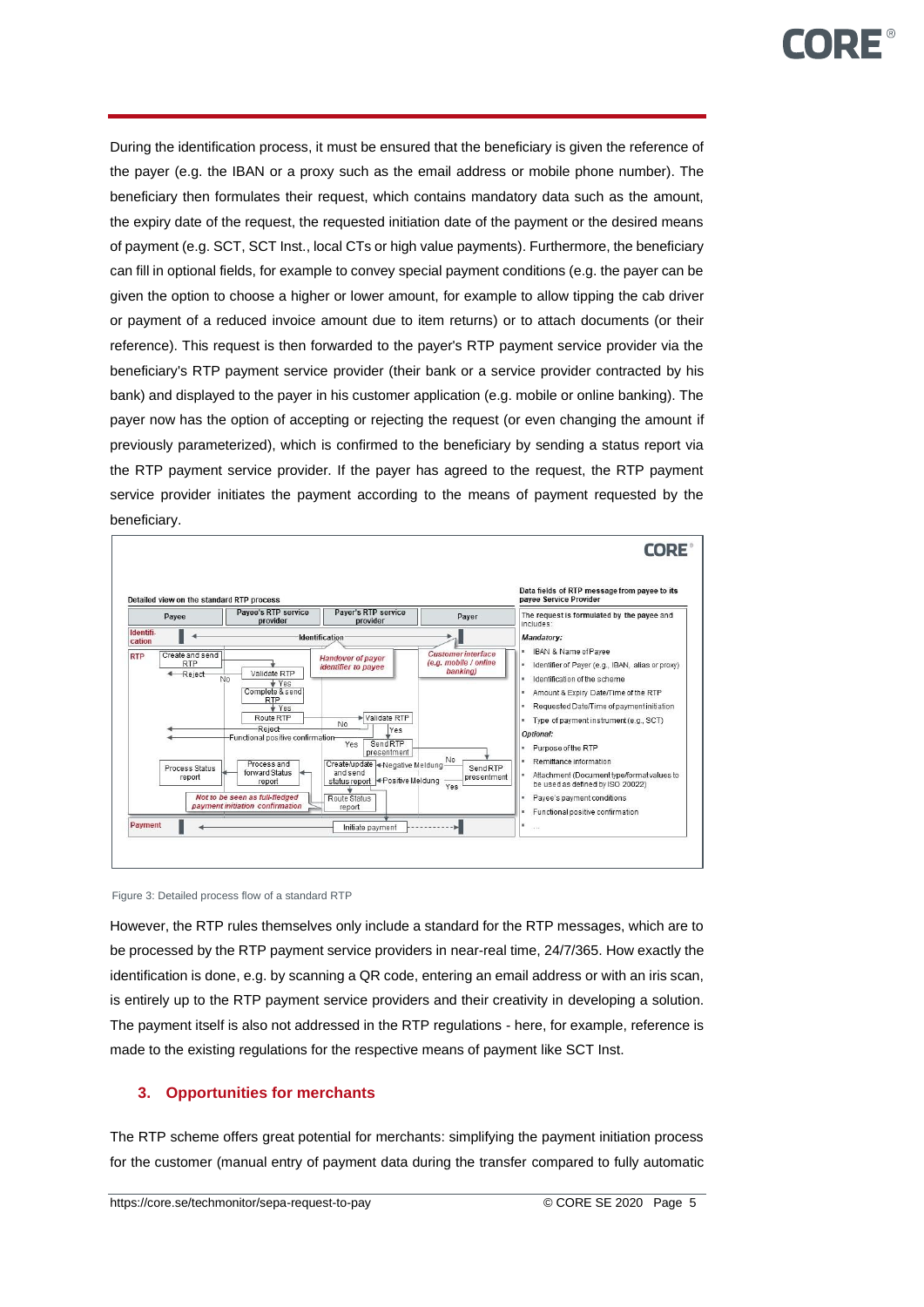payment initiation based on data transmitted by the merchant) will have a positive effect on payment behavior for invoice purchases and thus on the effort required for manual payment tracking. Since purchases on account are still very popular with customers in the DACH region and they also appear attractive for merchants from a financial point of view - at least when purely considering the direct costs - an RTP-supported purchase on account could be interesting for many retailers, especially since the invoice document (or its reference) can be transmitted via the protocol. Furthermore, RTP in combination with instant payments would have the additional advantage of a faster inflow of liquidity, which might be particularly interesting for online merchants with on-demand supply chains.

However, everyday payments at the POS based on the RTP would also be conceivable, especially since self-checkout solutions and even concepts for cashier-less shops (invisible payments) have been increasingly observed in recent years. For example, in the first stage, the customer could scan their goods themselves with a smartphone, followed by an (automated) RTP sent by the merchant at the end of the purchase. The customer pays with their smartphone via instant payment and simply walks past the checkout when leaving the shop. Down the line, it would also be conceivable that the customer would no longer have to scan the goods themselves, similar to "Amazon-Go", but would simply take them from the shelf and a corresponding infrastructure would recognize which products the customer has packed. When leaving the shop, the customer would then receive an RTP, confirm it (or this can also be done automatically via a rule-based approach enabled by the bank), so that a corresponding exit opens. The time savings for the customer and the possible reduction of manual efforts for the merchant would be significant. A positive side effect would be that the merchant would also fulfil the obligation to provide a receipt if it is transmitted electronically.

Although such solutions can in principle also be implemented with cards or direct debits, these have essential disadvantages compared to an RTP-based solution: direct debits are favorable for the merchant when considering the direct costs only, but customers can object to the amount for up to 8 weeks, which means corresponding risk models and thus costs on the part of the merchant. Mandate handling is also complex for merchants and often not very convenient for customers.

For card payments, it must be noted that the payment initiation via app or in the background would be a so-called card-not-present (CNP) transaction. This not only incurs significantly higher costs for the merchant than a conventional card payment at the POS, but also the implementation of strong customer authentication via 3-D Secure is likely to have a negative impact on the reach and convenience of such solutions. Especially, as the Girocard, currently the most widely used card in Germany, cannot be used for CNP transactions.

RTP therefore offers merchants opportunities to enable simpler and faster purchase on account, to design leaner checkout solutions in the POS business and to save costs at the same time. In the future, it is also conceivable that large merchants with the corresponding development capacity can completely free themselves from the need for an acquirer/PSP through RTP.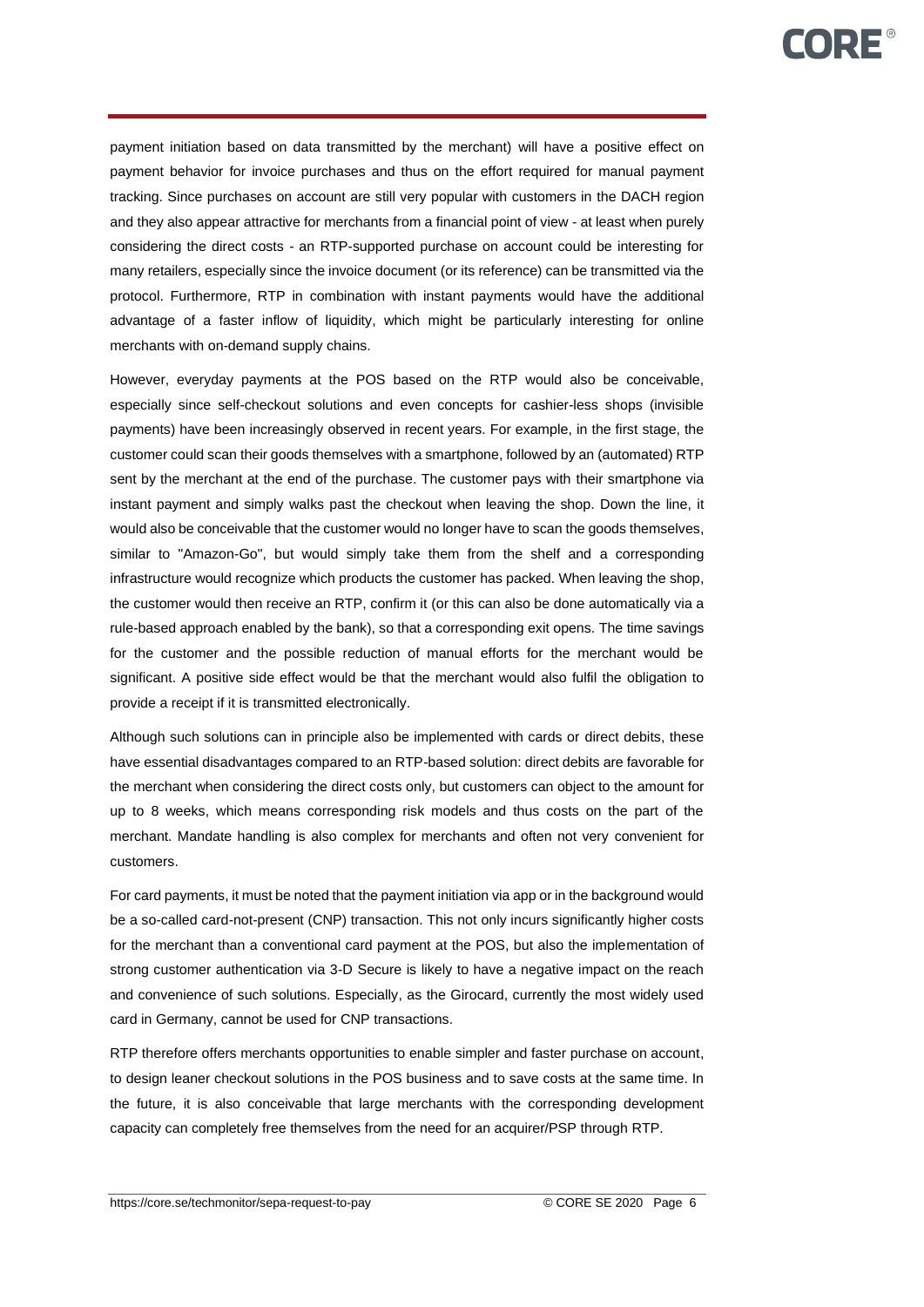# **4. Opportunities for banks**

Banks can take on two different roles within the framework of the RTP. On the one hand, banks would have to provide the customer interface to the end customer, which makes it possible to receive requests and initiate payments after authentication. In this respect, banks can make use of the existing online and mobile banking as well as already implemented procedures for strong customer authentication. Opportunities arise from the additional customer contact points at the customer interface and the resulting cross-selling potential. The RTP could be the missing link for banks to turn online banking into a one-stop-shop for payments, covering use cases from direct payments, e.g. at the checkout, to delayed payments, e.g. an on-account purchase. In this context, the security perception of payments initiated by the RTP is likely to be superior to conventional means of payment through authentication. Banks that manage to create an aboveaverage customer-friendly user experience in the context of authentication can also positively differentiate themselves from the competition and thus promote customer acquisition and retention. In addition, a wide variety of value-added services could be linked to RTP payments (e.g. archiving solutions for invoices and warranty certificates, offering instalment payments, tax management, and much more).

In addition, banks could position themselves as service providers for the merchant. In this case, banks would be involved both in the creation and validation of the RTP and in the processing of incoming payments. While today merchants are usually paid out daily or weekly by the acquirer, in an RTP solution the sales would be received individually on the merchant's account depending on the setup. However, the allocation of the multitude of cash receipts to the individual payment transactions (so-called reconciliation) becomes a more complex and time-critical undertaking, which banks could in return offer as a service. Banks could also offer merchants additional services such as "buy now, pay later" offers or payment protection insurance for non-instant payments.

#### **5. Challenges**

However, the intended degrees of freedom of the RTP framework are likely to pose challenges for banks, merchants and their service providers in the context of product development. For example, it does not address how a refund could work if, for example, a customer returns part of the goods to the online merchant; in this case, would the customer simply formulate an RTP for the remaining amount to the merchant - if so, would this mean that every RTP payment service provider would have to be able to accept as well as formulate and send payment requests? And would this in addition require a regulatory legal framework that protects consumers? Alternatively, the merchant could simply remit the outstanding amount to the customer, and the merchant would have to match the return to the original incoming payment to find the customer's IBAN.

Further ambiguities exist in use cases where merchants are dependent on a short-term confirmation on the customer's payment, for example, to let the customer walk out of the shop with the goods. On the one hand, this means that the end-to-end process (identification, processing of the RTP, payment initiation) must be conducted at a sufficient speed. On the other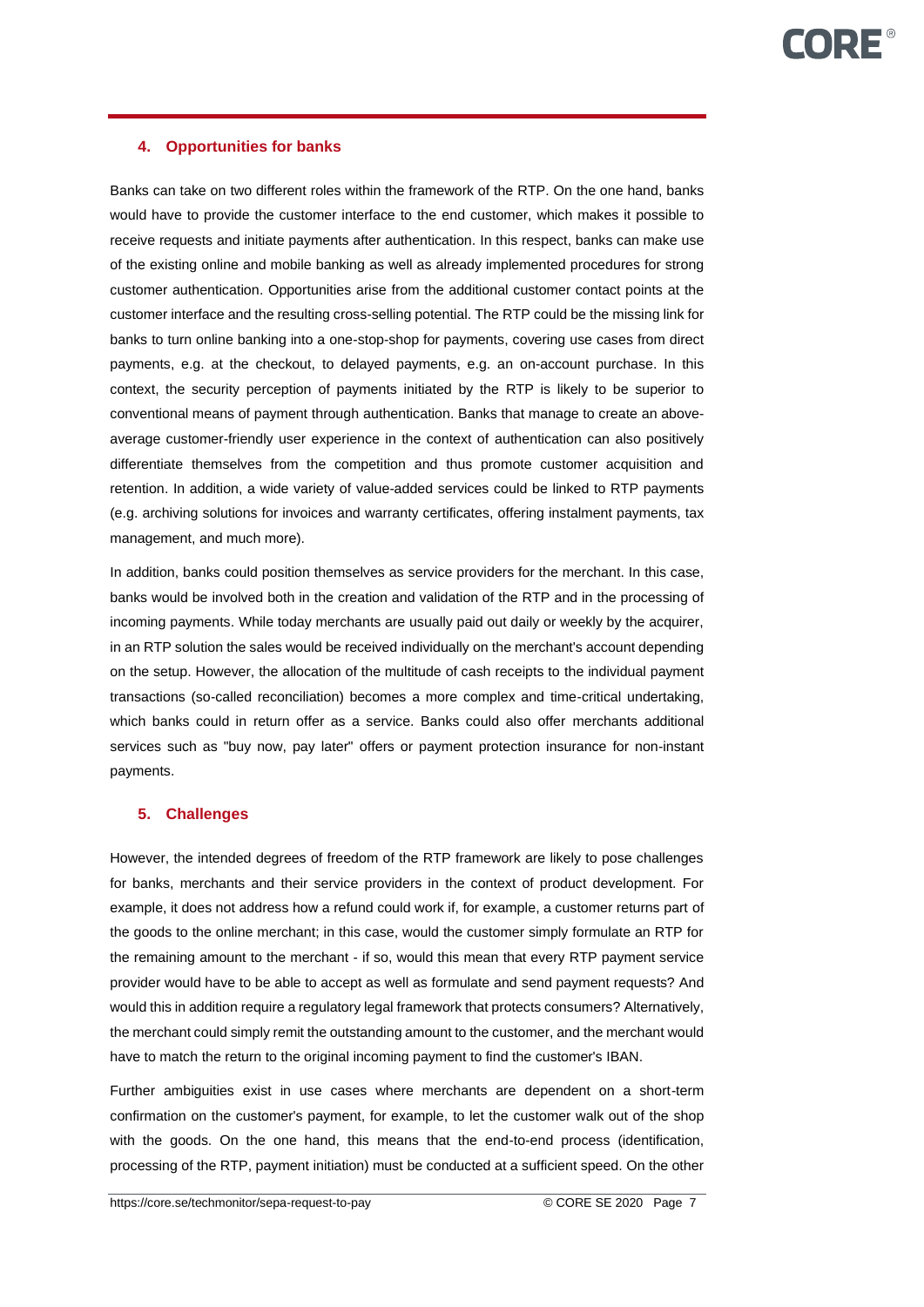hand, this requires that the confirmation sent to the merchant is resilient in the first place. Whether the RTP status report, which essentially comprises the feedback on the acceptance or rejection of the payment request, fulfils this purpose is, however, questionable. This is because it is currently not clearly regulated whether the payment initiation must already have taken place at the time the RTP status report is sent out. Accordingly, the payment confirmation in the RTP status report cannot be equated with a payment guarantee for the merchant. If this solution is used for check-out transactions, a different interpretation is required, and here the use of instant payments in particular can be helpful, as the need for a payment guarantee might become obsolete due to the immediate receipt of funds on the merchant's account.

Another area that has not yet been conclusively defined is payment accounts with more complex structures, such as those of corporate clients: These often require several authorized persons per account, often even with separate limit lines. In order to integrate the RTP into the electronic billing processes and solutions for this target group, the banks would have to make the necessary adjustments.

In addition to product-related challenges, the SEPA RTP will ultimately stumble upon the chickenegg dilemma. Only with a critical mass of participating European merchants would RTP become a "must-have" for banks and thus end customers. Merchants, on the other hand, will only offer a solution if there is sufficient customer coverage. And even if all users of online and mobile banking would be eligible for the use of RTP, banks would first be forced to invest in the development of a corresponding product offering. In addition, the penetration and scaling of instant payments will be an important piece of the puzzle for the overall success of the RTP scheme.

An important lever for overcoming this dilemma could ultimately be the question of costs: empirical evidence has clearly shown that payment solutions that create transaction costs for the payer are not successful. At the same time, banks incur expenses for the implementation and operation of an RTP solution, which, following this logic, cannot be compensated through revenues on the end customer side. Furthermore, compensation for cannibalization costs, e.g. for interchange in card payments, would have to be ensured. If income has to be generated for the banks, it will have to be collected primarily from the merchants. One possibility here would be that, analogous to the interchange for card payments, the banks retain a portion of the transaction amount to cover their expenses. However, in addition to a technical solution, this also requires a contractual basis and since merchants must also have a financial incentive in the form of cost reductions compared to the status quo, the leeway is limited and highly political, since the interchange fee was deliberately capped with the MIF Regulation. By eliminating an acquirer and a commercial scheme in the value chain, it should still be possible to cover the expenses for the banks and still achieve a price reduction for the merchants.

#### **6. Further market movement towards RTP**

The fact that pursuing an RTP approach is worthwhile is proven by various organizations which are already working on their own solutions or preparing an integration: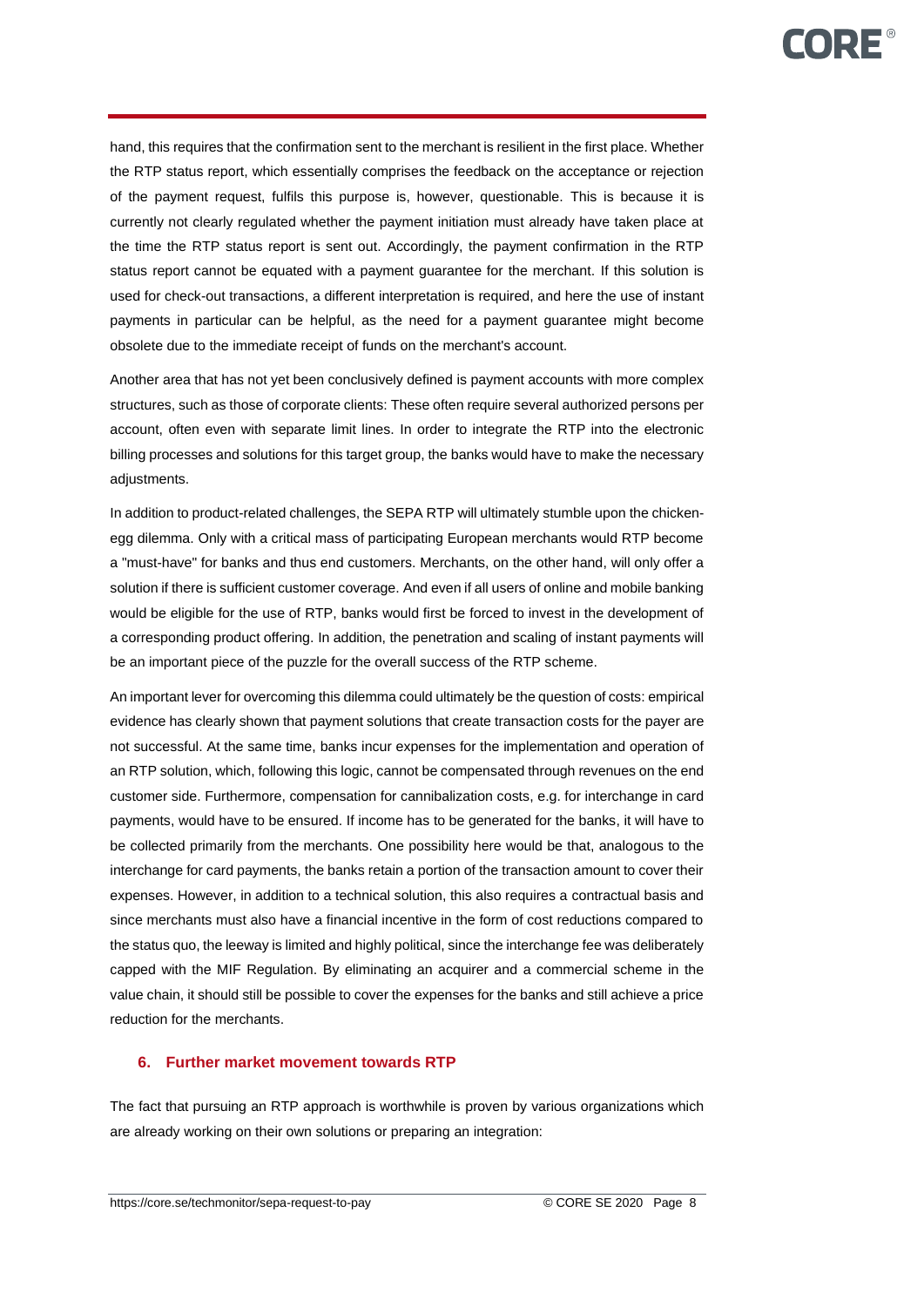After an intensive test phase, Pay.UK's Request-to-Pay (R2P) framework was launched in May 2020, aiming to digitize invoicing and related use-cases, making them more customer-friendly. The main difference to the SEPA RTP is the message exchange, which is carried out based on open APIs. With Vocalink, now a Mastercard subsidiary, and Answer Pay, Pay.UK's R2P already has its first official participants. In this context, Vocalink, for instance, offers a wide range of functions and services. Starting with the provision of a routing service for payment requests between the connected merchants and customer applications, Vocalink offers a white-label merchant application as well as solutions for flexible customer management.

Deutsche Bank is also working on an API-based RTP solution in which it takes on the role of a Payment Initiation Service Provider (PISP) and transmits payment initiation APIs to the customer's bank based on PSD2. After authentication of the customer, which can be done via Deutsche Bank (with subsequent validation by the customer's bank) or directly via the bank's customer application, the payment to the merchant is processed by the customer's bank. The integration of this payment solution into the e-commerce check-out is currently offered by the Dutch payment service provider MultiSafepay.

In addition, in July 2019, SWIFT published a proof of value demonstrating that an RTP solution offered under a SWIFT gpi (global payments innovation) SLA could provide a more flexible, secure, and cost-effective alternative for corporates to collect cross-border payments. To evaluate any implementation requirements, a working group of representative gpi member banks and corporates has been established.

Furthermore, the Berlin Group recently announced the development of an Open Finance API, which offers additional functions beyond those required by PSD2. In addition to "Pay by Loan" and electronic mandates for SEPA, these will also include a RTP.

Finally, the SEPA RTP Scheme itself has already developed some momentum. The rulebook was published on November  $30<sup>th</sup>$ , 2020 after a six-month consultation period and is scheduled to enter into force on June 15<sup>th</sup>, 2021. Furthermore, the go-live of a pan-European RTP infrastructure by EBA Clearing is imminent and some banks have already recognized the high relevance. At ERSTE Bank Hungary, the sending of payment requests has already been possible since July 1<sup>st</sup>, 2020 based on the Real-Time Payment Engine of the company valantic; Banca Sella has already informed about its intention to obtain the RTP service of the company SIA via its EasyWay platform. DZ Bank and HVB have also announced their intention to provide a solution shortly respectively in 2021. It can be assumed that other banks actively participating in the RTP scheme are already working on solutions behind closed doors.

#### **7. Conclusion and recommendation for action**

SEPA request-to-pay is a sound scheme, albeit, being a concept with an unclear future it is yet to prove its traction in the European payments market.

The situation in the SEPA area is currently special: with the European Retail Payments Strategy, the European Commission has recently taken a clear position and subtly initiated a market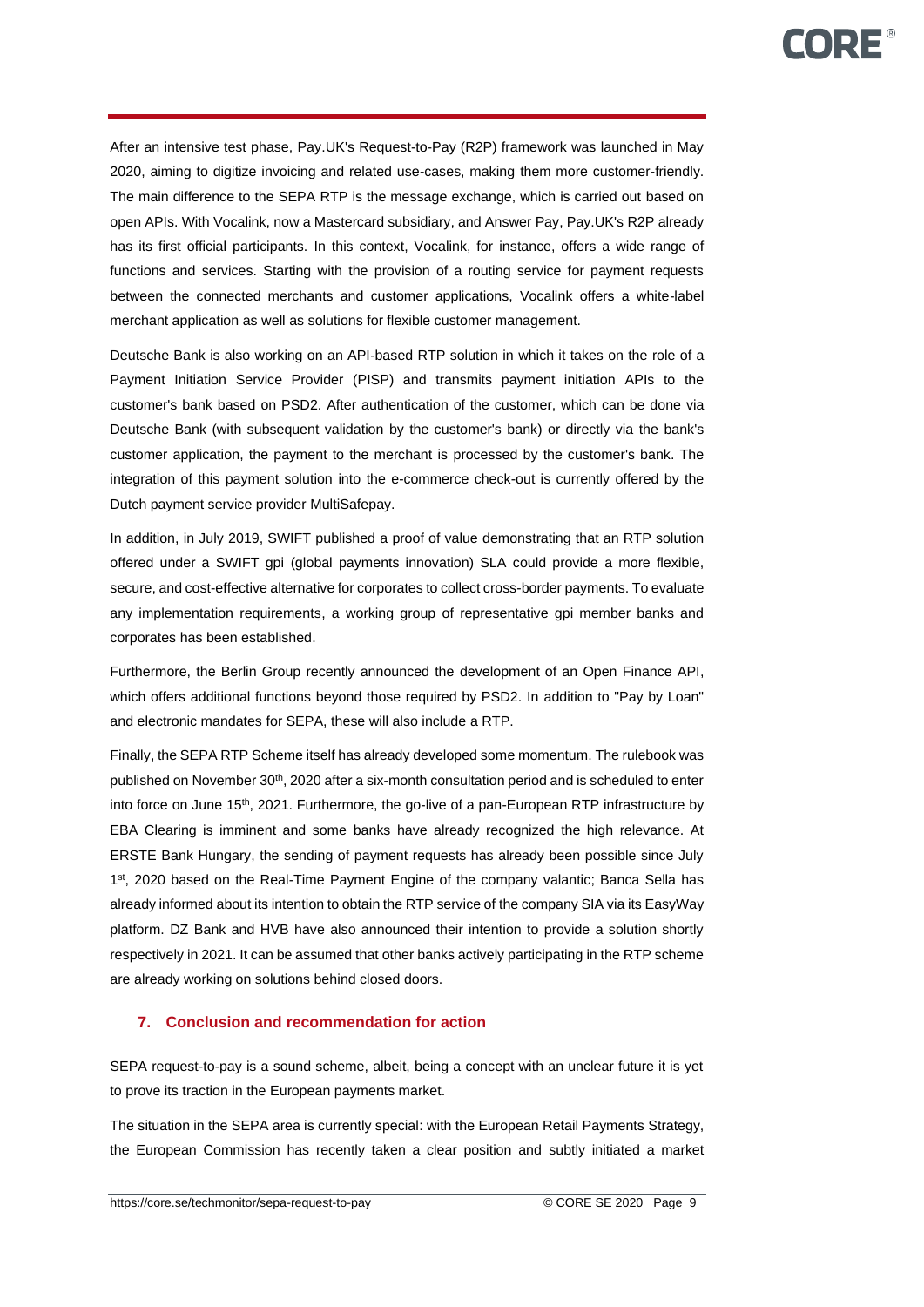impulse against international card organizations and platforms. In this context, it supports European initiatives and developments, such as the introduction of the SEPA Proxy Lookup Scheme or the introduction of a harmonized QR standard, each of which would have a positive influence on identification mechanisms in the context of future RTP solutions. Furthermore, realtime processing of payments - a key payment type for the RTP - has been declared as the "new normal" in the EU Retail Payment Strategy and it is expected that the European Commission will announce mandatory participation for banks in the SCT Instant standard. Moreover, the European Commission has recognized that real-time payments will only become the "new normal" if they (and payment solutions based on them) are offered free of charge on the payer side - which is quite reasonable considering that the main advantages of real-time processing arise on the receiver side (e.g. liquidity advantage).

With this tailwind and the current RTP momentum, the necessary awareness of the relevance of the topic should at least be created on the banks' and merchants' side. Even if there is still a need for clarification regarding the regulations and possible products, the RTP is without question an important piece of the puzzle that offers opportunities for banks and merchants alike.

However, the fact that in the SEPA area, speed is of the essence for bringing appropriate solutions to the customer and for overcoming the critical mass of participants is shown above all by Vocalink's participation in Pay.UK's R2P, even though this solution is not currently in direct geographical competition with SEPA RTP. At the latest, when the card organizations have launched a solution that serves a standard that should actually promote the banks strategic independence, banks and merchants would have missed a great opportunity to operationalize the geopolitical agenda of the EU Commission and, in parallel, the interests of their own organizations.

Merchants and banks are therefore advised to analyze the current observations carefully and to start working on customer-friendly and market-differentiating product offerings as soon as possible. Furthermore, the possibility to actively participate in the design of the Request-to-Pay scheme and to set groundbreaking impulses still exists. For example, participation and transaction fees have not yet been set - finding the right balance between the payer and recipient side should consider the perspectives of all the players involved. As it is so often the case in business, one can either shape the change, or leave the change to shape oneself.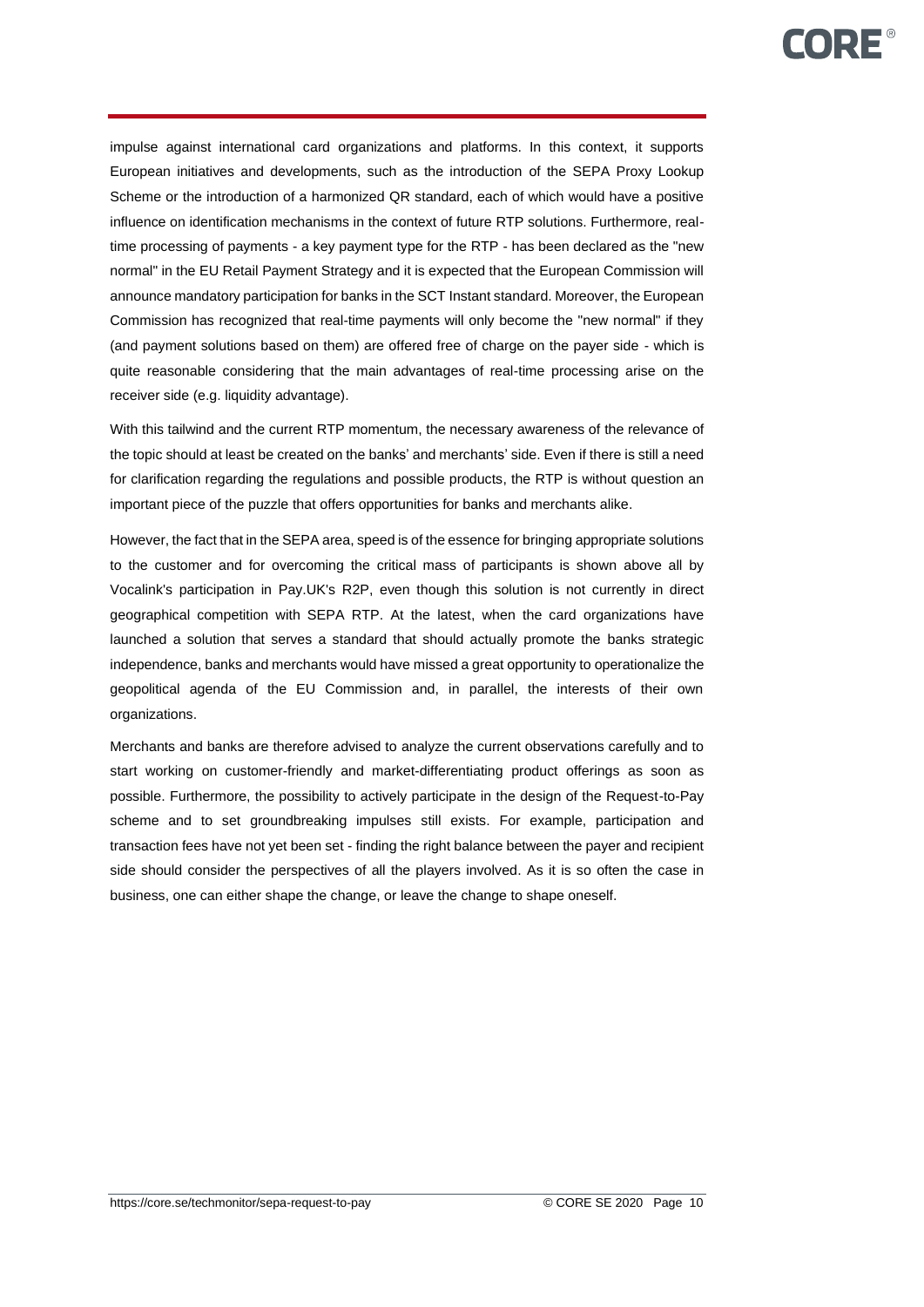#### **Sources**

**Figure 1:** CORE

**Figure 2:** CORE (with information of the SEPA Request-To-Pay Scheme Rulebook [https://www.europeanpaymentscouncil.eu/sites/default/files/kb/file/2020-12/EPC014-](https://www.europeanpaymentscouncil.eu/sites/default/files/kb/file/2020-12/EPC014-20%20v1.0%20SEPA%20RTP%20Scheme%20Rulebook.pdf) [20%20v1.0%20SEPA%20RTP%20Scheme%20Rulebook.pdf\)](https://www.europeanpaymentscouncil.eu/sites/default/files/kb/file/2020-12/EPC014-20%20v1.0%20SEPA%20RTP%20Scheme%20Rulebook.pdf)

**Figure 3:** CORE (with information of the SEPA Request-To-Pay Scheme Rulebook [https://www.europeanpaymentscouncil.eu/sites/default/files/kb/file/2020-12/EPC014-](https://www.europeanpaymentscouncil.eu/sites/default/files/kb/file/2020-12/EPC014-20%20v1.0%20SEPA%20RTP%20Scheme%20Rulebook.pdf) [20%20v1.0%20SEPA%20RTP%20Scheme%20Rulebook.pdf\)](https://www.europeanpaymentscouncil.eu/sites/default/files/kb/file/2020-12/EPC014-20%20v1.0%20SEPA%20RTP%20Scheme%20Rulebook.pdf)

- [1] Statistics on the shares of payment methods in retail sales in Germany: [https://de.statista.com/statistik/daten/studie/702443/umfrage/verteilung-der](https://de.statista.com/statistik/daten/studie/702443/umfrage/verteilung-der-zahlungsarten-im-einzelhandel-in-deutschland/)[zahlungsarten-im-einzelhandel-in-deutschland/](https://de.statista.com/statistik/daten/studie/702443/umfrage/verteilung-der-zahlungsarten-im-einzelhandel-in-deutschland/)
- [2] CORE Blogpost: The Retail Payment Strategy of the EU Commission: Disruption or protection - [an analysis of the EU Payments Strategy \(core.se\)](https://core.se/techmonitor/the-retail-payments-strategy-of-the-eu-commission)
- [3] Retail Payments Strategy for the EU: <https://eur-lex.europa.eu/legal-content/EN/TXT/?uri=CELEX:52020DC0592>
- [4] Fact Sheet Retail Payments Strategy for the EU: [https://ec.europa.eu/info/sites/info/files/business\\_economy\\_euro/banking\\_and\\_finance/](https://ec.europa.eu/info/sites/info/files/business_economy_euro/banking_and_finance/200924-retail-payments-factsheet_en.pdf) [200924-retail-payments-factsheet\\_en.pdf](https://ec.europa.eu/info/sites/info/files/business_economy_euro/banking_and_finance/200924-retail-payments-factsheet_en.pdf)
- [5] ECB payment statistics: [https://www.ecb.europa.eu/press/pr/stats/paysec/html/ecb.pis2019~71119b94d1.en.ht](https://www.ecb.europa.eu/press/pr/stats/paysec/html/ecb.pis2019~71119b94d1.en.html) [ml](https://www.ecb.europa.eu/press/pr/stats/paysec/html/ecb.pis2019~71119b94d1.en.html)
- [6] SEPA Instant Credit Transfer: <https://www.europeanpaymentscouncil.eu/what-we-do/sepa-instant-credit-transfer> <https://www.ecb.europa.eu/pub/pdf/scpops/ecb.op229~4c5ec8f02a.en.pdf>
- [7] SEPA Payment Scheme Management: [https://www.europeanpaymentscouncil.eu/what-we-do/sepa-payment-scheme](https://www.europeanpaymentscouncil.eu/what-we-do/sepa-payment-scheme-management)[management](https://www.europeanpaymentscouncil.eu/what-we-do/sepa-payment-scheme-management)
- [8] SEPA Request to Pay Framework: [https://www.europeanpaymentscouncil.eu/document-library/guidance](https://www.europeanpaymentscouncil.eu/document-library/guidance-documents/request-pay-specifications-standardisation-framework)[documents/request-pay-specifications-standardisation-framework](https://www.europeanpaymentscouncil.eu/document-library/guidance-documents/request-pay-specifications-standardisation-framework) <https://paytechlaw.com/sepa-request-to-pay-srtp/>
- [9] SEPA Request-to-pay Scheme Rulebook: [The SEPA Request-To-Pay \(SRTP\) Scheme Rulebook | European Payments Council](https://www.europeanpaymentscouncil.eu/document-library/rulebooks/sepa-request-pay-srtp-scheme-rulebook)
- [10] SEPA Proxy Lookup (SPL) scheme: [https://www.europeanpaymentscouncil.eu/document-library/rulebooks/sepa-proxy](https://www.europeanpaymentscouncil.eu/document-library/rulebooks/sepa-proxy-lookup-spl-scheme-rulebook-version-20)[lookup-spl-scheme-rulebook-version-20](https://www.europeanpaymentscouncil.eu/document-library/rulebooks/sepa-proxy-lookup-spl-scheme-rulebook-version-20)
- [11] Cross-border RTP Proof of Value: <https://www.swift.com/de/node/228211>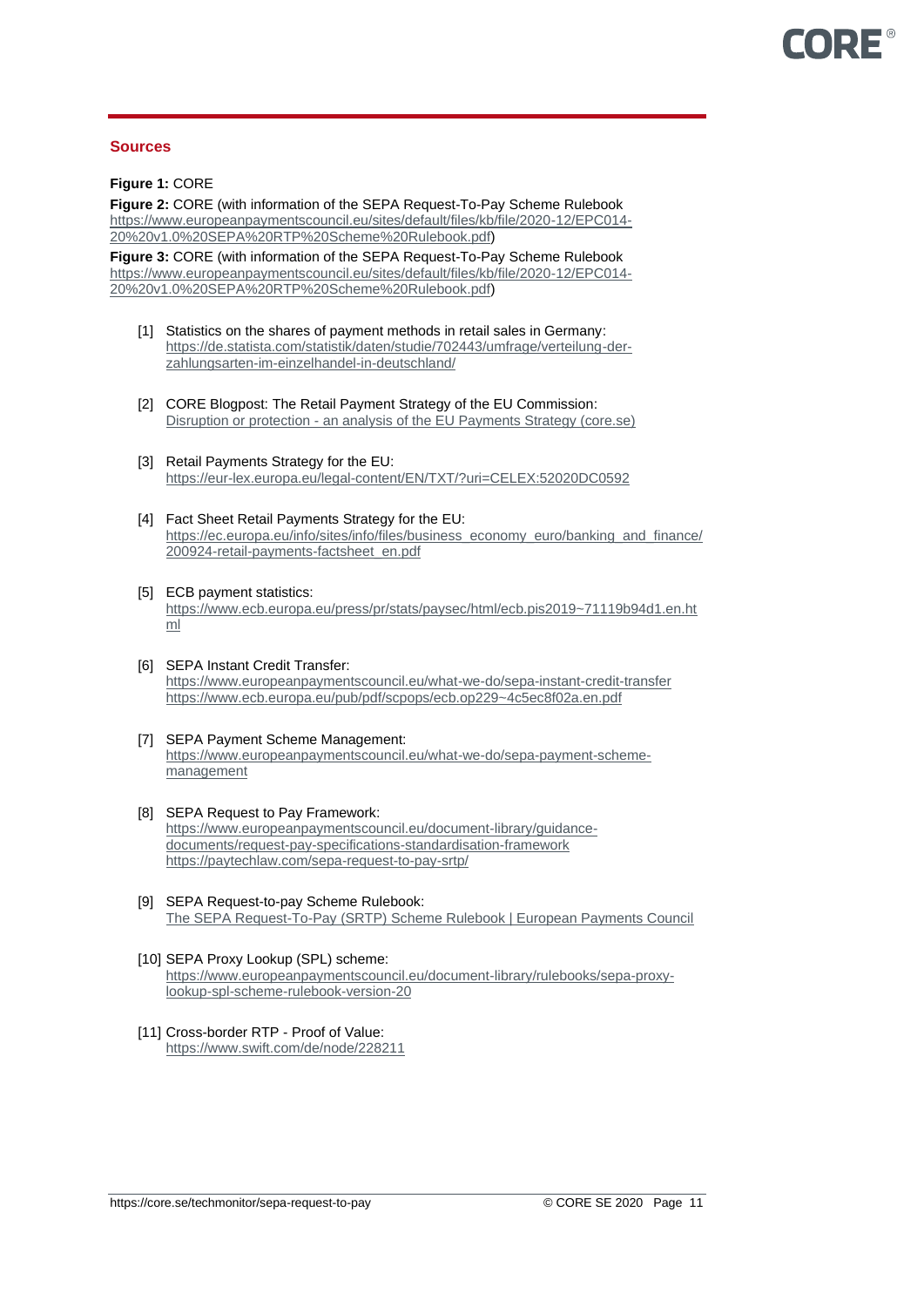# **CORE®**



As Transformation Manager at CORE, **Tom De Pryck** handles a wide range of projects in the area of payment transactions for digital payment solutions. Tom draws on experience from the conceptual design of a new scheme as well as the introduction of new payment processes and, as an industrial engineer, manages projects from conception to go-live.

# **Mail: tom.pryck@core.se**



**Dominik Siebert** is Managing Partner at CORE and has extensive experience in complex transformation projects in the financial industry, from strategic conceptual design to implementation management. At CORE, Dominik focuses on projects for the development and strategic positioning of digital payment solutions.

#### **Mail: dominik.siebert@core.se**



As Managing Partner, **Fabian Meyer** leads the international business development of CORE. He is responsible for the implementation of complex IT projects with a focus on digitalization projects in the banking industry. He has several years of consulting experience in the banking sector and in transformation engineering.

**Mail: fabian.meyer@core.se**